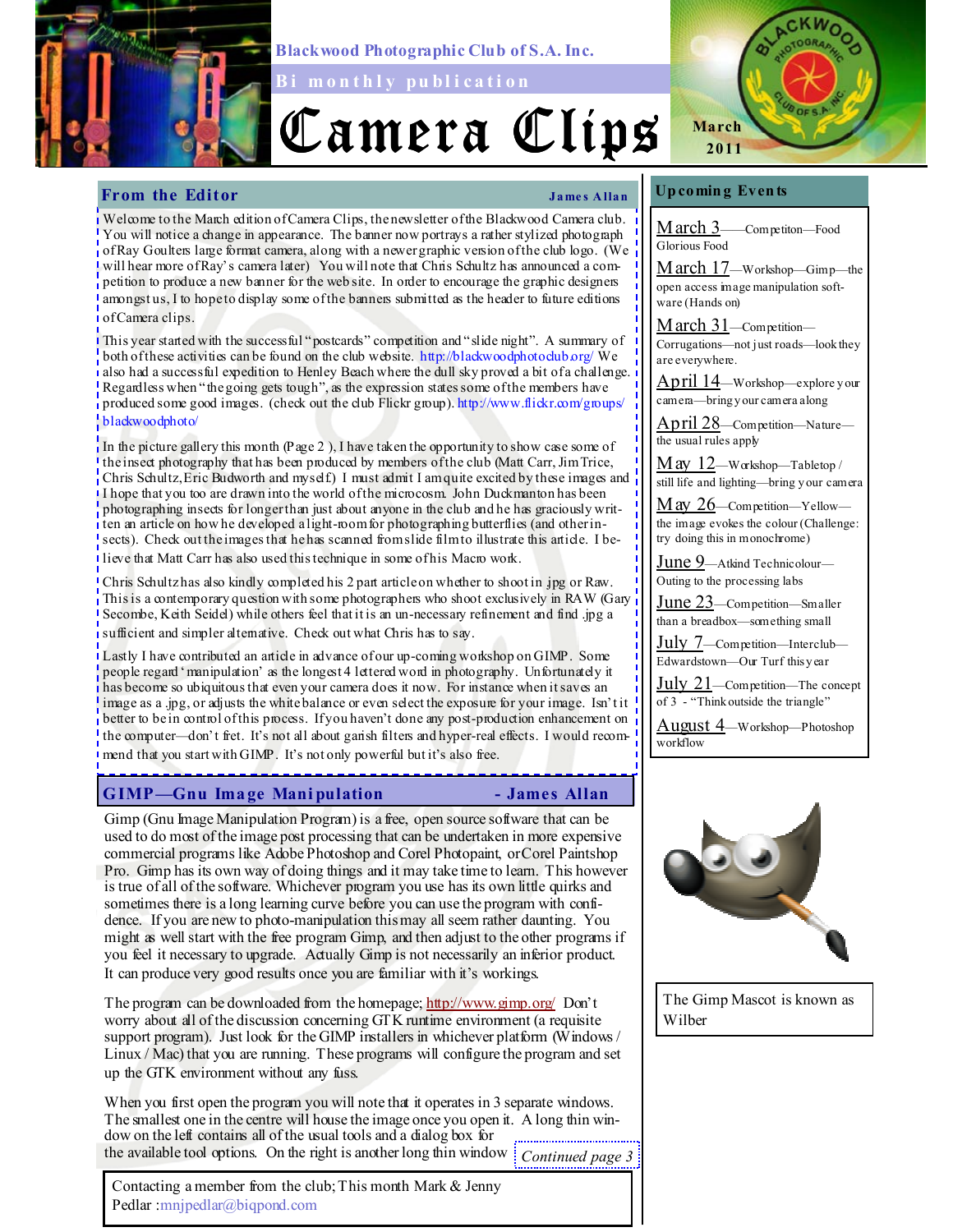# Insect (& spider) Spectacular-Bugs, Bugs, Bugs -from the club website





Insect photography brings us face to face with our traditional foes. However I am surprised at how intimate the encounter can be. The world is a different place from down there. A bug can walk up a wall but can't escape from a drop of water. Battles take place between hunter and prey, male and female. Antennae need preening, wings need drying. There are a million different strategies for collecting food. Their faces are painted a million gaudy shades, their bodies assume different shapes. With fortitude they live out their lives. I consider it an honour to be invited into their world.



James Allan —Damsel Fly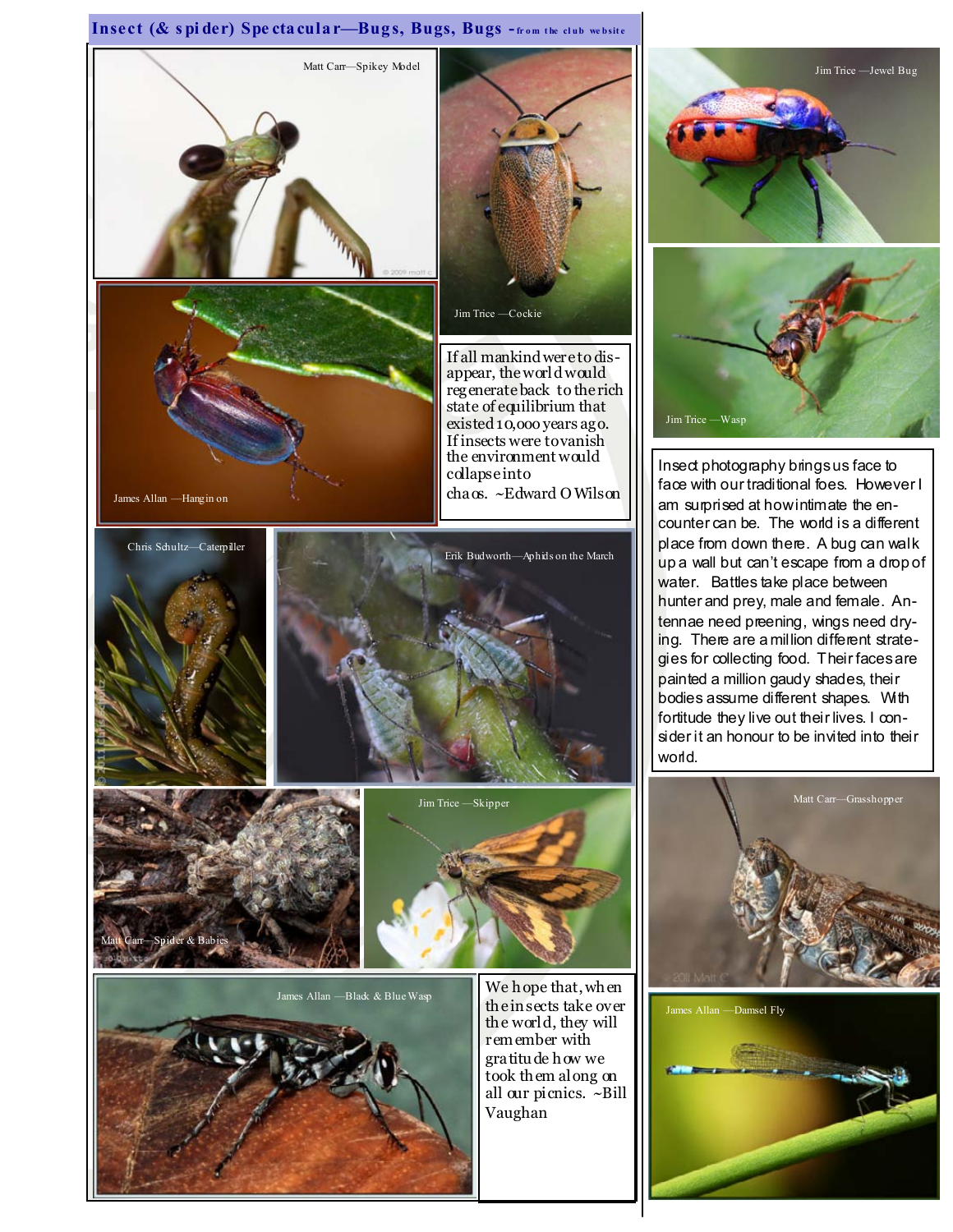### GIMP—Gnu Image Mani pulation (from page 1) - James Allan

with a wad of different dialogs in tabs. The most useful are the layers dialog, the history dialog and the brushes dialog. Sometimes I accidentally close this window, and it stays gone even if I close and restart the program. This can be very frustrating. You can get it back again by opening the windows menu and looking in "recently closed docks".

I often open an image by dragging its thumbnail from "my pictures" onto the central window. Be careful of dragging a second image onto an already open image. This will add the second image as a layer, rather than giving it a new window of it's own. If you want two images open simultaneously open the second image from the open command in the file menu.

Most options are available by right clicking on the image. This includes a bucket load of filters, and scripts (that are called script-fu in GIMP). My most frequently used filters are gausian blur and unsharp mask. In addition I find a plugin filter called wavelet denoise to be the best noise removal tool. http:// registry.gimp.org/node/4235 You must copy plugins to the plugins folder in order for them to work. On my computer the path is as follows C:\Program Files\GIMP-2.0\lib\gimp\2.0\plug-ins There is also a script folder at C:\Documents and Settings\Username\.gimp-2.6\scripts.



For 90 or 180 degree rotation go to the image menu.

Straightening, cropping and blemish removal are all done with tools in the toolbox. The rotate tool works best if you select"grid" in preview mode. Simply rotate the grid so that the grid lines are parallel to a horizontal or a vertical object, and the image will square up automatically when you press rotate. The cropping tool (looks like a scalpel) can be modified with it's various controls. You can select a fixed aspect ratio, can crop the whole image or only a selected layer. You can even place guidelines on the golden ratio or rule of thirds for composing the image. (My advice – forget about the guidelines – use your own 'natural' aesthetic judgement). To use the done brush effectively you need to adjust the size of the brush. I choose the largest fuzzy circle brush and set the scale to maximum (10). Unfortunately you just can't adjust the brushes as easily as you can in photoshop or PSP. You choose a source area for cloning by holding down the ctrl key when you dick. Interestingly the done point returns to the original point between strokes.

If you wish to add a border by increasing the canvas size (image menu), I found that you had to master the controls in order for it to work effectively. First I unlock the aspect ratio by clicking on the little chain. Then I add the same number of pixels (around  $25 - 100$ ) pixels) to both the vertical and horizontal canvas size. You must type the total into the box. Ie for  $1024 + 25$  you type 1049, and for  $768 + 25$  you type 793. Next you must centre the image. Lastly you must select " resize all layers" in order to get a border filled by the background colour. If you fail to do this the image will be surrounded by a transparent border that you cannot select or paint into.



She Edit Select View Swage Liver Colors Tools Eltern

鉴

۵

Painti

**Shugh** 

ii) av

T Inc

扇



Gimp seems to adjust canvas size and layer sizes independently of each other. When they get out of step it can cause a lot of difficulty. You

can correct this problem by adjusting the layer size (in the layer menu or by right clicking a given layer in the layer menu).

Some people complain that GIMP is light on in features. That may be the case. However many of the features of photoshop have been written for GIMP as plugins and scripts. There is a registry of GIMP plugins at http://registry.gimp.org/ . The most useful I have included in the following table.

Well I hope that is enough of an introduction to get you started. Explore the menus. Try all of the filters and scripts. Play around with it and see what you can do. I would be keen to see your results on the club Flickr group with the tag "GIMP". Best of luck.

| <b>Filter</b> name                 | Download from                               |
|------------------------------------|---------------------------------------------|
| UFRaw (Unidentified<br>Flying RAW) | http://ufraw.sourceforge.net/               |
| PSPI (Photoshop plug-<br>in)       | http://tml.p.p.fi/gimp/pspi.html            |
| Wavelet Denoise                    | http://registry.gimp.org/node/4235          |
| Pandora                            | http://shallowsky.com/software/<br>pandora/ |
| Wavelet Decompose                  | http://registry.gimp.org/<br>node/13549     |
| Scripts that work                  | http://www.gimphelp.org/<br>script24.shtml  |
|                                    |                                             |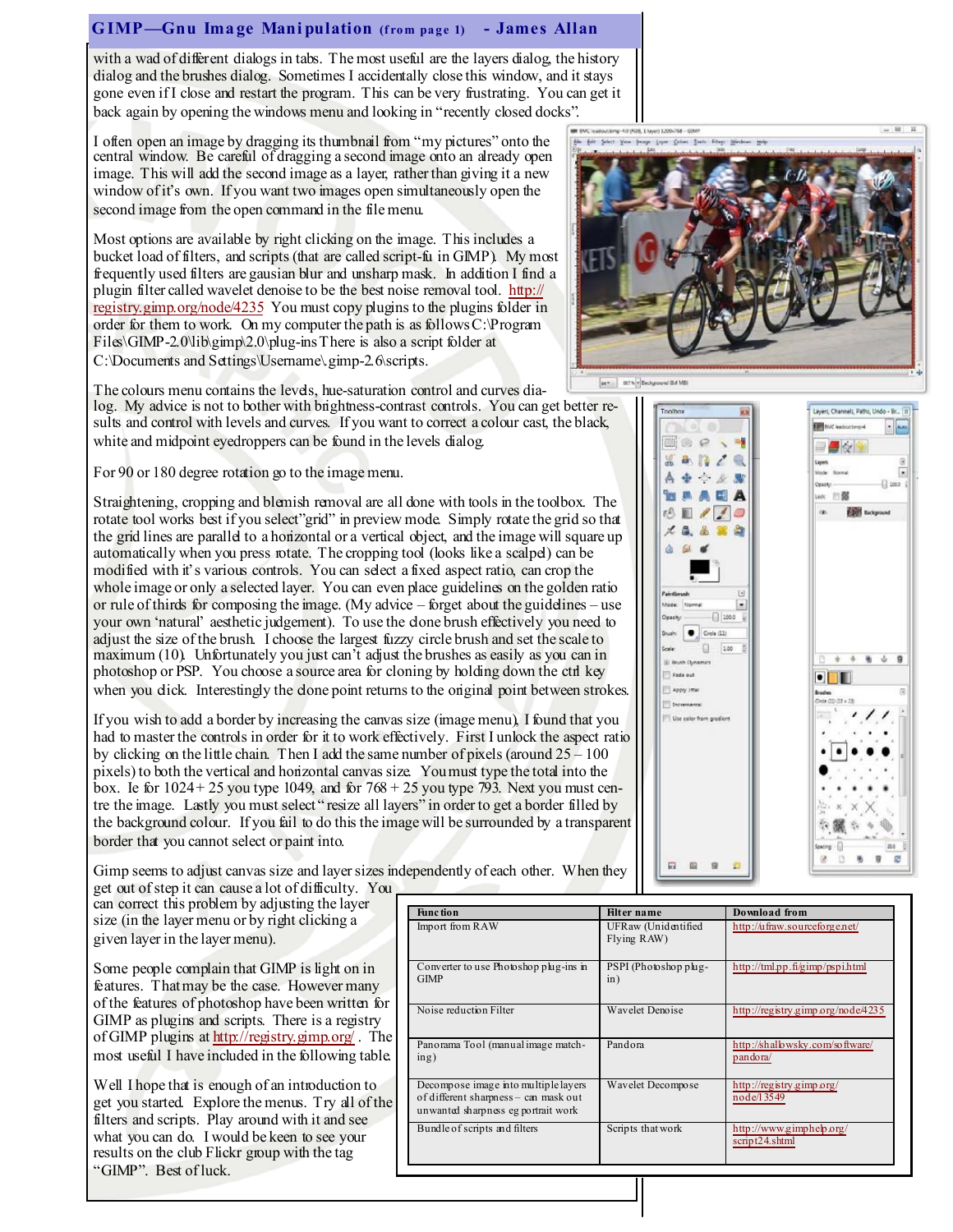### Insect (Butte rfly) Stu dio - John Du ckmanton

Working in the macro area we need to consider composition of course, depth of field, degree of magnification, lighting and, very importantly, background intrusions.

Working distance, that is the distance between the front of the lens and the subject, is also critical if we want to get close to our subject.

As all of my early work was done using slide film, setting up my system and seeing what results I got was a somewhat lengthy affair as I had to wait several days to get my slides back from the developer.

I started with close-up in the usual way with stacking dioptres which screw onto the front of the lens and extension tubes which enabled me to get life- sized images on the slides (plus the dioptres to get really large) but this approach had drawbacks. The main drawbacks were lack of a flat field and light loss, particularly with the tubes With a 50mm extension behind a 50mm lens this light loss is equivalent to one full stop; effectively f22 becomes f32.

Close-up with early zoom lenses, usually 70-200mm, left a lot to be desired.

Depth of field is also a problem with macro photography. For a butterfly at half life-size on the focal plane the area of sharp focus is about 0.4mm in front of and behind the subject at  $2.8-3.5$ . the wings have to be exactly parallel to the focal plane to get an acceptable picture. At  $32$  the DOF increases to  $+/-1.5$  mm which allows for latitude in focussing and possible insect movement.

A fast shutter speed is also helpful with a moving subject and this can be achieved by either using a very high ISO or, as I did, using flash which fires at around 1/5000sec with a modestly ISO rated film.

Kodachrome 64 was my choice in film and, using a Tamron SP60 macro lens with the flashgun I had at that time, I got great results at  $52$  and hand holding the flash at  $200$ mm – the shortest working distance for that particular lens – so that the front of the lens and the flashgun were on the same plane.

Holding the flash high and to the side gave great lighting on the insect but because of the rapid

fall-off of flashlight at short distances the backgrounds were very dark (although this helped to give wings an apparently sharper edge!).

My solution to this was to build an insect studio. For backgrounds I tried using prints of various scenes but details showed through at times. I ended up painting a series of backgrounds using acrylic artist paints and dabbing the colour on. These backgrounds slid into place using slots at the back of the box.



The big job though was to get these backgrounds out of focus in the final picture but well illuminated at the same time. The final size for my studio was 400mm high, 400mm wide and 530mm deep with a sheet of glass for the top. The front doors slid in grooves so that I could open them just enough to poke the lens through and the whole of the inside facing walls plus the base were painted flat white to act as reflectors.

On top of the box sat a 20 watt fluoro tube to aid in focussing and composition. The light level

from this played no part in the final exposure. The flash sat on the glass pointing at the subject which was placed on a flower or stick 200mm above the base in the middle of the box. So, I had the flash and front lens element at 200mm from the insect with reflection to illuminate the underside and background and started to get my "perfect" shots.

The secret to getting the inset to pose was to refrigerate it for about 2h in a glass or cardboard container. This slows down its metabolism. Next set everything up in a darkened room with the flash charged and the camera pre-focussed on the perch. Carefully remove your intended subject and allow its feet to grip the perch. You now have 10-20 seconds to fire off your shots before the insect gets too active.

Waming! Do not re-cool your insect as this often kills them and do be careful with handling. I once had a "perfect" study of a jezebel butterfly which had a very readable thumb print on its wing.







Insect Photography by John Duckmanton. These images were originally on slide film and have been scanned specially for this article. Above, Glasswiongs, below St Andrews Cross Spider.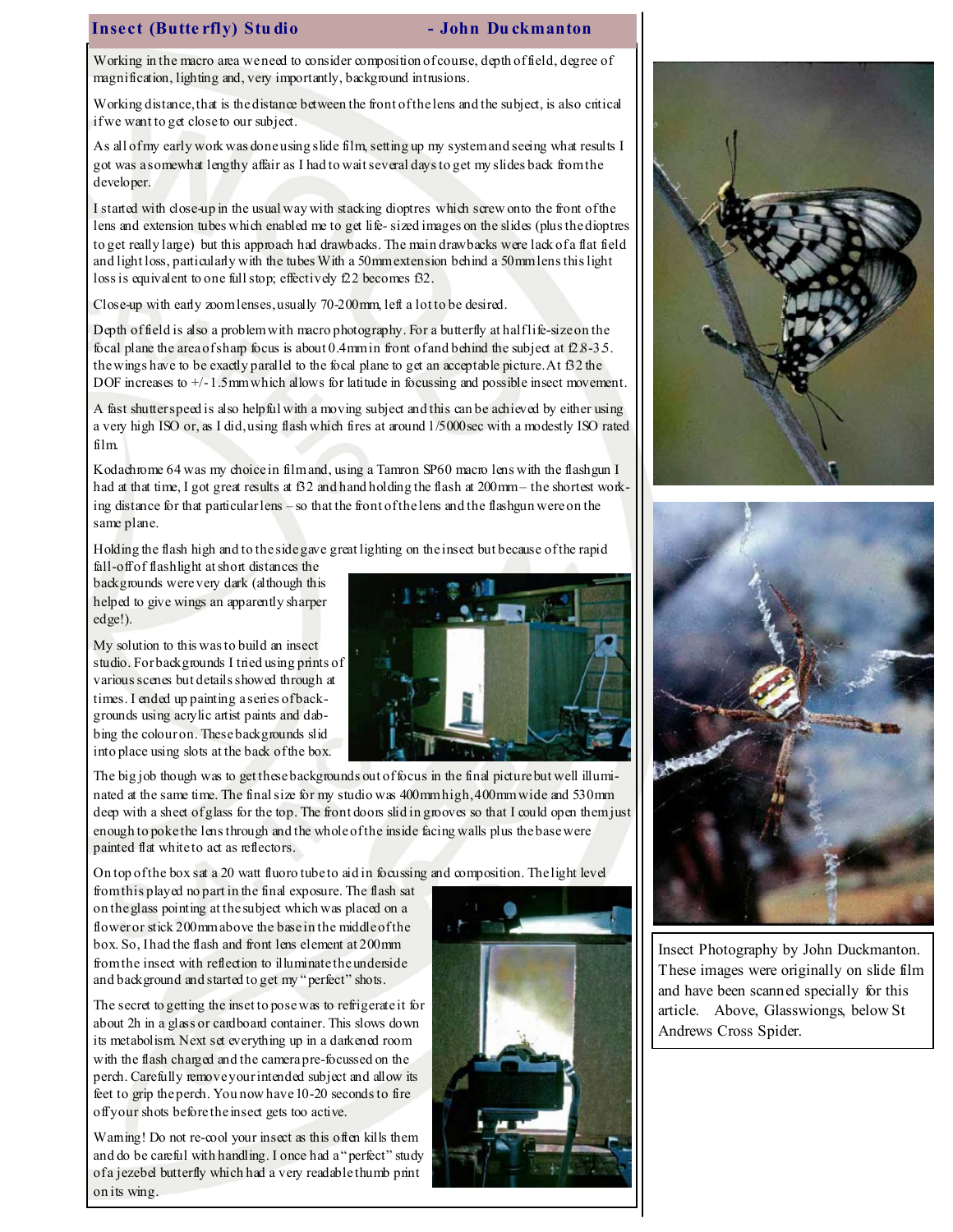# Raw or jpeg—Part 2 - Chris Schultz

Before proceeding with the full comparison, we need to finish off one aspect of display ing the captured light - Colour Space or Gamut

So now we have a way of building that colour intensity map electronically . Our Bay er pattern sensor has counted how many photons strike each pixel to give a colour map that represents our image.

This unmodified matrix of numbers obtained from the sensor is what we call a RAW image – a bit like an undeveloped photographic film. It contains all of the data obtained by the sensor and must be processed in some way to view the image – not unlike developing a film. Because the matrix is unmodified, and because it stores so much information in a large sensor, RAW files can be very large. A 10 megapixel camera produces a 12Mby te image, and the latest 16 megapixel dSLRs produce 28Mby te images. In addition to this size problem, the RAW format from the sensor varies with the camera manufacturer – so specialised programs are needed from each manufacturer, and some manufacturers change their own RAW format every few y ears.

However, not all photographers want or need to process the image ( $\alpha$  store large files) – again like film where we send the film to a processing lab to produce prints. The camera manufacturers have built in a processor in the camera – a mini-lab of y our own. All modern cameras process the RAW capture into a JPEG image, which is widely supported by computers and printers. Some cameras let y ou use the RAW image, whilst others lock it away .

Where did the JPEG come from? In the 1980s the Joint Photographic Expert Group of the International Standards Organisation began work on a method to display images on computer screens, and published its first standard in 1992. The JPEG image was born.

This standard uses 8 bits for each colour ( $2^8 = 256$  photons) or 24 bits for full colour (or  $2^{24} = 16,777,216$ shades of colour) – which is more than enough if we are display ing an image on a computer screen - often called sRGB. By reducing the number of bits, JPEG images are smaller than RAW images - much less than the 68,719,476,736 colours we have with a 12 bit RAW image (a factor of 4096). Some newer imaging sensors produce 14 bit RAW images giving 4,398,046,511,104 colours or 262,144 times more than a JPEG! Just for perspective, professional image processing often uses 16 bit colour (281,474,976,710,656 colours or 16,777,216 times more then JPEG) or 32 bit colour (79,228,162,514,264,337,593,543,950,336 colours or 4,722,366,482,869,645,213,696 times more than JPEG).

This large difference in colour range means that we are squeezing our visible spectrum into a smaller space. The image at right shows the different colour spaces of sRGB vs professional imaging colour spaces (12 or 16 bit) vs the real spectrum (the horseshoe). You can see that a good part of the spectrum is missing with sRGB compared to other spectra.

The result of this compression of the spectrum is that posterisation and banding may occur in continuous colours. This is particularly important when we print an image. sRGB (24 bit colour) printing will deliver less continuous tones than 16 bit (48 bit colour) – and potentially more detail that is stored in the image.

In addition to this, because the JPEG standard was designed for computers (which in the 1980s had low storage and speed), a compression of the image was required. The JPEG defined a method to compress the image for easy transmission which could reduce the size of the image but with the downside that high levels of compression would result in loss of information. So now, instead of a 28Mby te image, our 10 megapixel camera will produce 4Mby te images – a huge saving in storage. By increasing compression, this can drop to 2Mby tes.

So from this colour space for JPEG and RAW I have summarised the main points in the following table:

That's a quick summary of each format, but what does it mean in the real world? Lets look at how each format is used in real life to find what it can give us.

### JPEG

By default, most digital cameras will produce a JPEG file and store it on the camera memory card. The image will be processed using predefined often configurable - parameters for colour vibrancy, sharpening, compression, white balance, contrast, chroma noise etc. All the work has been done for y ou.

The advantage of this is that your image is immediately available for

printing and viewing, with no other work required. The saving in time, hardware (storage and computer equipment) and software costs is significant. Many professionals requiring rapid publication of their images will record the images as JPEG – consider a press photographer, social diarist or journalist.

There are disadvantages of course.

The most significant is the dy namic range – JPEG has a dy namic range of 6-8EV compared to films 11EV. Furthermore, JPEG images do not have the ability to recover image detail – highlights tend to be compressed due to the narrower gamut discussed above.

Many of us would like to crop, alter tones or other manipulations – and this is where compression may become a problem. Firstly , the greater the compression in the original image the more image data will be discarded and it is not recoverable. Be careful when you set the compression level – leave it on **Fine** or High Quality if you can.

"Raw files are so named because they are not yet processed and therefore are not ready to be used with a bitmap graphics editor or printed. Normally, the image will be processed by a raw converter in a wide-gamut internal colourspace where precise adjustments can be made before conversion to an RGB file format such as TIFF or JPEG for storage, printing, or further manipulation."

From Web forum Photo Camel



additional file-meaning changes are fully

| JPEG                                                                                                                           | <b>RAW</b>                                                                                                                                                |
|--------------------------------------------------------------------------------------------------------------------------------|-----------------------------------------------------------------------------------------------------------------------------------------------------------|
| $\bullet$ uses 24 bit colour (8 bits for each colour<br>channel) giving $16,777,216$ colours<br>• compresses the image meaning | • Uses 36 bitcobur (12 bits for each cobur<br>channel) giving $68,719,476,736$ colours -<br>with some systems using $14$ or $16$ bits for<br>each channel |
| more images are stored on a device due<br>$\bullet$<br>to reduced file size                                                    | Images are minimally or not compressed<br>$mean$ ing                                                                                                      |
| data (and hence colour and detail) may<br>be lost – particularly with repeated<br>saves of the same file                       | • file sizes are commensurately larger and<br>therefore require more storage                                                                              |
| changes are not reversible                                                                                                     | $\bullet$ no data loss occurs                                                                                                                             |
|                                                                                                                                | • the changes are often stored in a table or                                                                                                              |

reversible